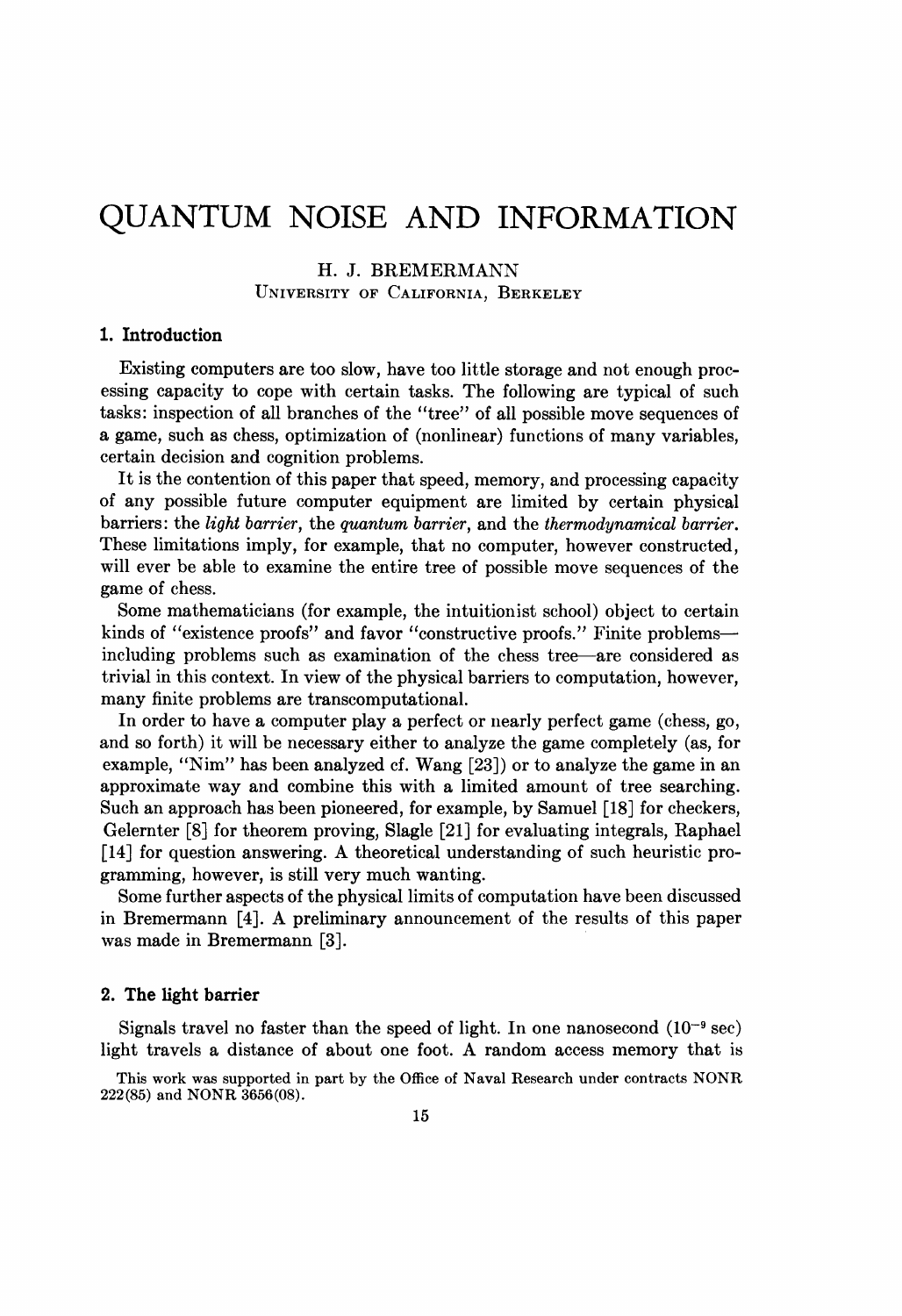to deliver information to a given point at nanosecond speeds must thus have a diameter no larger than about a foot. For a combined consequence of the light barrier and the (following) quantum barrier see Bledsoe [1] and Bremermann [3].

## 3. The quantum barrier

In the following we assume Shannon's definition [19] for the capacity of a continuous channel. The capacity of a data processing system we define as the sum of the capacities of all its input, output and internal channels (channels between processing, control, memory units, and so forth).

PROPOSITION. The capacity of any closed information transmission or processing system does not exceed  $mc^2/h$  bits per second, where m is the mass of the system, c the light velocity, h Planck's constant.

Note that the system is assumed to be closed. Its mass consists of the mass of the particles making up its structure plus the mass equivalent of energy employed in signals, and so forth. No matter how the total mass is distributed, the mass equivalent of the signals is bounded by m and the signaling energy by  $mc^2$ .

According to quantum mechanics, electromagnetic oscillations are quantized and so are all other signals. With every moving particle a wave is associated which is quantized such that the energy E of one quantum is  $E = hv$ , where v is the frequency of the wave. In order that a signal with which a frequency  $\nu$  is associated can be observed, at least one quantum of the signal is required. This condition limits the frequency band that can be used for signaling to  $\nu_{\text{max}} =$  $mc^2/h$  since above  $\nu_{\text{max}}$  the energy of one quantum would exceed  $mc^2$ .

The capacity  $C$  of a band limited channel is given by a formula due to Shannon [19]

$$
(3.1) \tC = \nu_{\max} \log_2 \left( 1 + \frac{S}{N} \right),
$$

where  $S$  and  $N$  are the signal and noise power.

To compute the noise energy we assume that our signal is represented by a time varying complex valued function  $f(t)$ . (If the physical signal is a vector, spinor or other nonscalar quantity, then we choose a suitable representation and consider each scalar component as a separate channel.) Suppose  $f(t)$  is observed for a time interval  $\Delta T$ . In this interval we represent  $f(t)$  by means of a Fourier series

$$
(3.2) \t\t\t f(t) = \sum_{n=-\infty}^{\infty} a_n e^{in\omega t},
$$

where  $\omega = 2\pi/\Delta T$  and

(3.3) 
$$
a_n = \frac{1}{\Delta T} \int_0^{\Delta T} f(t) e^{-in\omega t} dt.
$$

If the spectrum of  $f(t)$  is band limited, then  $a_n = 0$  for  $|n\omega| > \omega_{\text{max}}$  which is equivalent to  $|n| > \nu_{\text{max}} \Delta T$ . According to the rules of quantum mechanics, phase cannot be measured, only amplitudes. Moreover, energy measurement is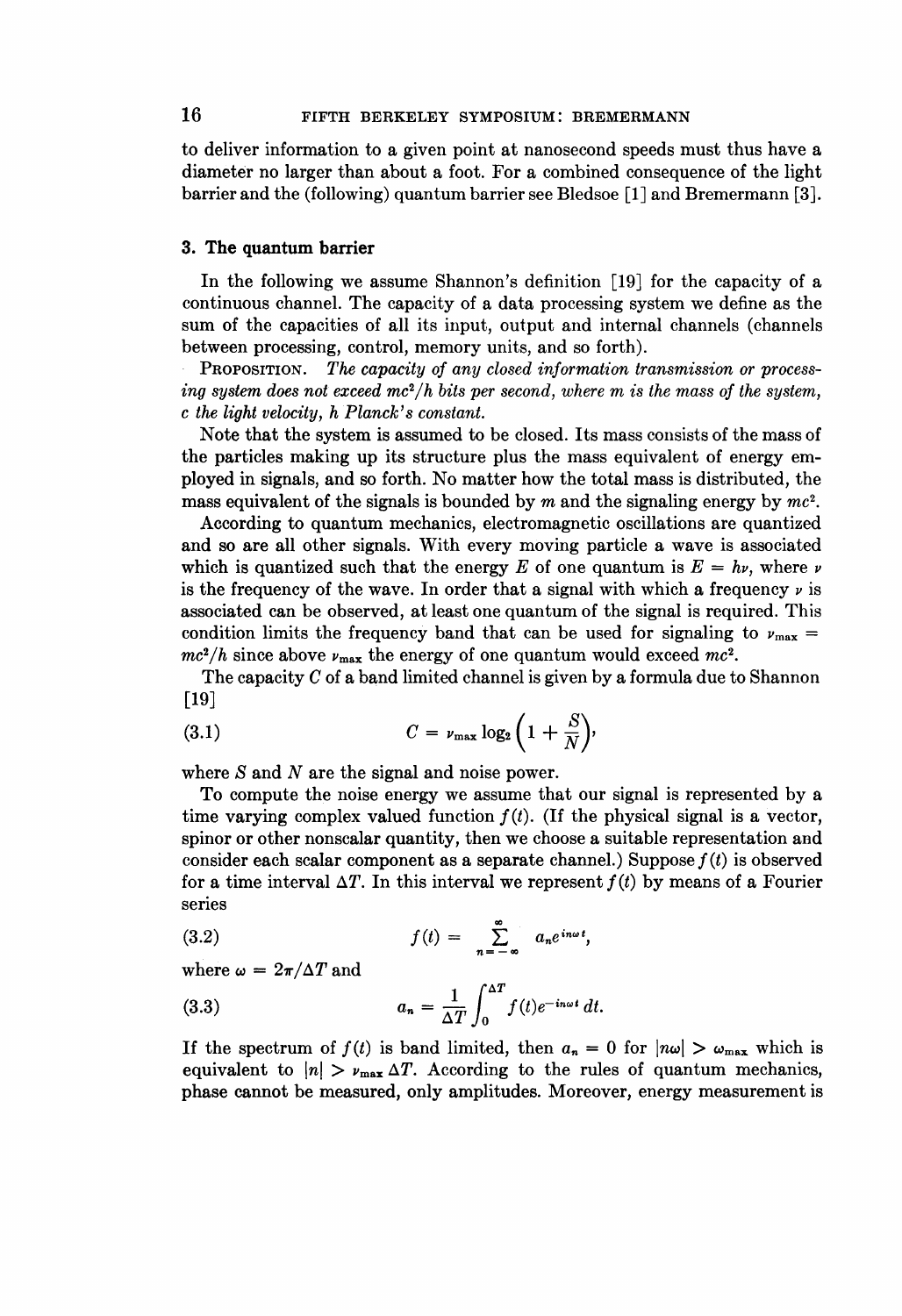governed by the uncertainty principle;  $\Delta E \ge h/\Delta T$ . The partial waves are independent. Measurement of  $f(t)$  amounts to a measurement of the energies of the partial waves, each of which contributes an uncertainty of  $\Delta E$ . We interpret this as quantum noise with energy  $\Delta E$  which perturbs the signal. There are  $\nu_{\text{max}} \Delta T$  partial waves of different frequency (not counting phase). Thus the total noise energy is  $\Delta E_{p_{max}} \Delta T = mc^2$ . It is equal to the signal energy. Hence the signal to noise power ratio is one. Hence by Shannon's formula the capacity is  $C = v_{\text{max}} \log_2 2 = v_{\text{max}} = mc^2/h$ . Thus the capacity is proportional to the energy allotted to a channel. Thus, if the total energy is split up between several channels, the total capacity is the same as in the case when the total energy is allotted to a single channel. Hence our proposition follows. It is dependent, of course, upon the validity of quantum mechanics, which, as physical theories in general, is subject to modification if empirical evidence contradicting the theory should be found.

#### 4. Interpretations of the quantum barrier

The quantity  $h/c^2$  is the mass equivalent of a quantum of an oscillation of one cycle per second. Our proposition can be stated as follows: information transmission is limited to frequencies such that the mass equivalent of a quantum of the employed frequency does not exceed the mass of the entire transmission or computing system. Put in a different way: each bit transmitted in one second requires a mass of at least the mass equivalent of a quantum of oscillation of one cycle per second.

The mass of a hydrogen atom is about 1.67  $\times$  10<sup>-24</sup> gm, while  $c^2/h = 1.35 \times$  $10^{47}$  gm<sup>-1</sup> sec<sup>-1</sup>. Thus our proposition implies that per mass of a hydrogen atom no more than 2.3  $\times$  10<sup>23</sup> bits can be transmitted per second. It appears that our limit is quite a generous one.

On the other hand, the number of protons in the universe is estimated as about 1073. Thus, if the whole universe were dedicated to data processing, and not counting other factors that tend to restrict data processing, no more than  $2.3 \times 10^{96}$  bits per second, or  $7 \times 10^{103}$  bits per year could be processed. Note that this figure falls short of the number of  $10^{120}$  possible move sequences of the game of chess (compare Bremermann [4]).

Another way of looking at the quantum barrier is the following. The size of the nucleus of the hydrogen atom is about  $10^{-12}$  cm. Light travels one centimeter in  $3 \times 10^{-11}$  sec, thus it takes  $3 \times 10^{-23}$  sec to travel the distance of the size of a proton. Thus the quantum barrier is equivalent to processing about 7 bits per proton mass in the time it takes light to traverse the diameter of a proton.

The quantum barrier was announced in the form of a conjecture in Bremermann [3]. W. W. Bledsoe [1] derived from it an absolute bound for the speed of serial machines. The notion of *quantum noise* apparently was coined by Gabor [6], [7]. Quantum effects in communication channels have also been studied by Bolgiano and Gottschalk  $[2]$ , Lasher  $[13]$ , and Gordon  $[9]$ ,  $[10]$ . The latter gives a formula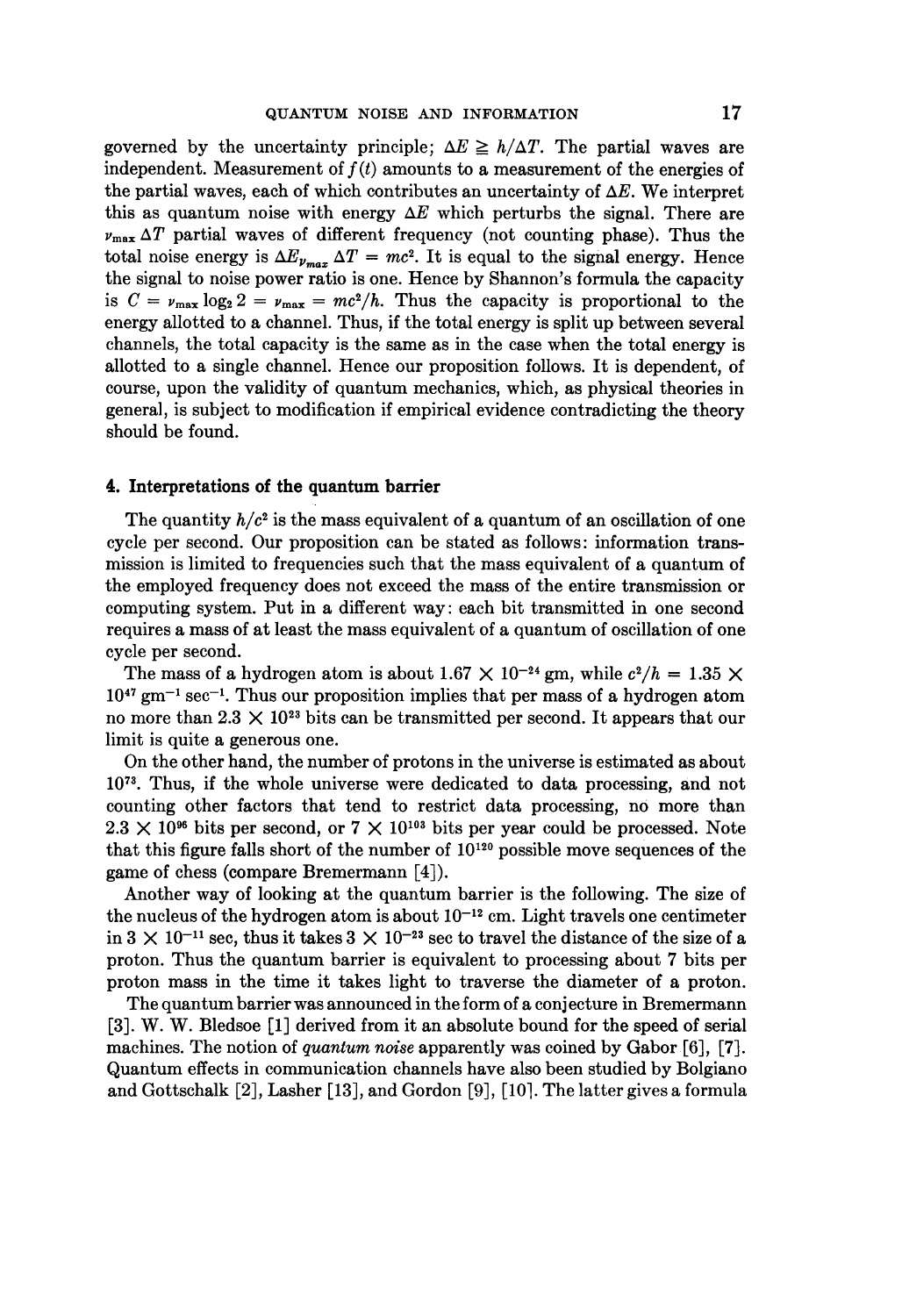for quantum noise in a transmission line that operates at a fundamental frequency  $\nu$ . For small noise power (from other sources) the quantum effect amounts to an equivalent noise power of  $h\nu B$ , where B is the number of modes (harmonics) that are excited. Kompfner [12] has pointed out that Gordon's results imply that quantum noise constitutes a problem in optical communications, for example, if a laser beam is used as carrier. Gordon's results imply that for a frequency of  $6 \times 10^{14}$  cycles per second (that is, one half micron wavelength, in the visible spectrum) quantum noise is about 100 times as large as thermal noise at room temperature  $(\sim 300^{\circ} \text{ K})$ . Thermal noise, in general, will be discussed in the following sections. For a further bibliography on quantum noise effects, see Gordon [10]. Note that quantum effects discussed in the literature are mostly concerned with special cases. In contrast, our quantum barrier is an upper bound on data transmission that for most any specific case could be substantially improved, which, however, has the advantage of being universal.

#### 5. The thermodynamical barrier

The quantum barrier is comparable to the first law of thermodynamics; it establishes a mass energy equivalent for the bit rate of a signal. It does not take into account entropy changes.

The second law of thermodynamics asserts that the state of an isolated system changes in such a way that the entropy increases. According to Boltzmann-Planck the entropy change of a system is equal to k ln  $(P_1/P_2)$ , where  $P_1$  and  $P_2$ are the probabilities of the initial and final states.

Brillouin [5] distinguishes between free and bound information. Information theory is an abstract theory; the symbols and their probabilities are abstract quantities. When they are represented by physical states or events the information becomes bound. We are concerned with bound information.

If a quantity  $I$  (bits) of information is encoded in terms of physical markers, the probability of the state of the system is decreased by a factor of  $2^{-1}$  and thus the entropy is decreased by k ln  $2^I = Ik \ln 2$ . If the system is isolated, there must be a compensating increase in entropy to offset the decrease.

If the total system is composed of an information system in contact with a thermostat, then if there are no other entropy changes (for example, chemical), then the thermostat absorbs  $\Delta Q = T \Delta S$  units of heat, that is kT ln 2 units per bit of information (compare Brillouin [5], J. Rothstein [15], [16], [17] and Setlow-Pollard [20]). This calculation applies only to processes where quantum effects are negligible. Brillouin ([5], p. 185) has shown that in the special case where the physical marker is a harmonic cscillator of frequency  $\nu$  the amount of heat generated is kT ln 2 in the thermal range, that is, for  $h\nu < kT$  but  $h\nu$ when  $h\nu > kT$ . Thus when the rate of information processing is rapid, we may expect quantum effects that increase the amount of heat generated above  $kT \ln 2$ per bit. Here, obviously, are open problems. There also remains the problem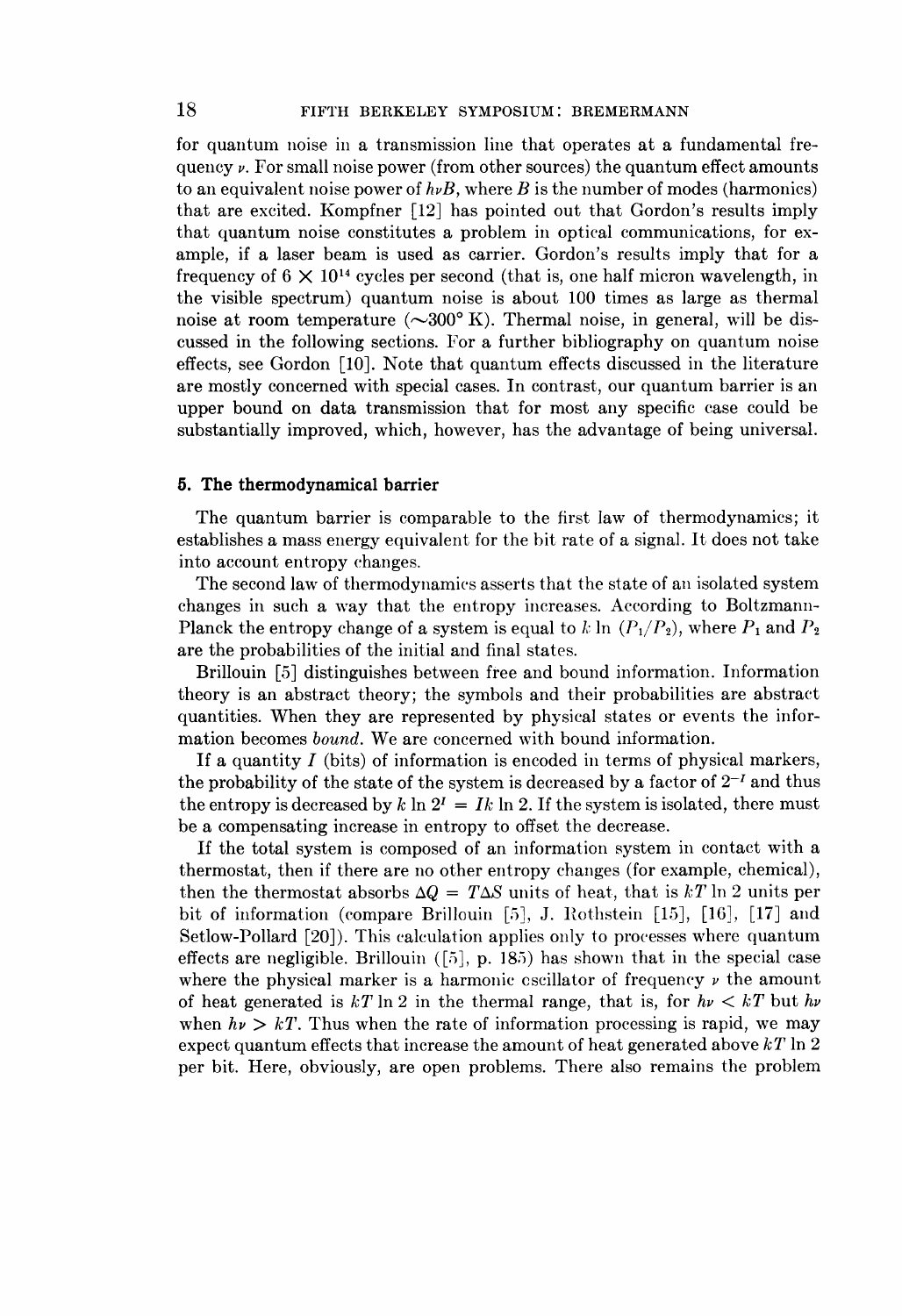whether and under what conditions the receiver of bound information can utilize the negentropy conveyed.

In Bremermann  $\lceil 4 \rceil$  it was shown that microorganisms  $(E. \text{Coli})$  produce bound information as they grow and do so about as efficiently as the  $kT \ln 2$  per bit rule will permit.

## 6. Efficiency of the brain

According to von Neumann [22] the human brain dissipates about 10 watts of heat. If we assume that there are  $10^{10}$  neurons and that each neuron processes 100 bits per second (which would seem a generous estimate) at 310°K, we have  $10^{12}$  sec<sup>-1</sup> kT ln  $2 \approx 3 \times 10^{-2}$  ergs/sec =  $3 \times 10^{-9}$  watts. Thus if for each bit processed  $kT$  ln 2 ergs would actually have to be dissipated, the brain would still be inefficient by a factor of about  $3.3 \times 10^9 \approx 3 \times 10^9$ . Thus data processing in the brain is thermally inefficient unless processing occurs also at the molecular level in neurons and glial cells as has been suggested by Hydén [11].

NOTE ADDED IN PROOF. The author has become only recently aware of the work of D. S. Lebedev and L. B. Levitin which is concerned with closely related questions [24], [25], [26], [27].

#### REFERENCES

- [1] W. W. BLEDSOE, "A basic limitation of the speed of digital computers," IRE Trans. Electr. Comp., Vol. EC-10 (1961), p. 530.
- [2] L. P. BOLGIANO and W. M. GOTTSCHALK, "Minimum power set by quantum effects," Proceed. IRE, Vol. 49 (1961), pp. 813-814.
- [3] H. J. BREMERMANN, "Optimization through evolution and recombination," Self-Organizing Systems-1962 (edited by M. C. Yovits, G. T. Jacobi, and G. D. Goldstein), Washington, Spartan Books, 1962.
- [4] ------, "Quantitative aspects of goal-seeking, self-organizing systems," to appear in Progress in Theoretical Biology, Vol. 1, New York, Academic Press, 1967.
- [5] L. BRILLOUIN, Science and Information Theory, New York, Academic Press, 1962 (2nd ed.).
- [6] D. GABOR, "Communication theory and physics," Phil. Mag., Vol. 41 (1950), pp. 1161-1187.
- [7]  $\rightarrow$  "Lectures on communication theory," Technical Report No. 238, Research Laboratory of Electronics, Massachusetts Institute of Technology, 1952.
- [8] H. GELERNTER, J. R. HANSEN, and D. W. LOVELAND, "Empirical exploration of the geometry theorem machine," Proceedings of the 1960 Western Joint Computer Conference, New York, Association of Computing Machinery; IRE, 1960, pp. 143-147.
- [9] J. P. GORDON, "Information capacity of a communications channel in the presence of quantum effects," Advances in Quantum Electronics (edited by J. R. Singer), New York, Columbia University Press, pp. 509-519, 1961.
- [10] -- , "Quantum effects in communication systems," Proceed. IRE, Vol. 50 (1962), pp. 1898-1908.
- [11] H. Hypén, "Satellite cells in the nervous system," Sci. Amer., Vol. 213 (1965), pp. 98-106.